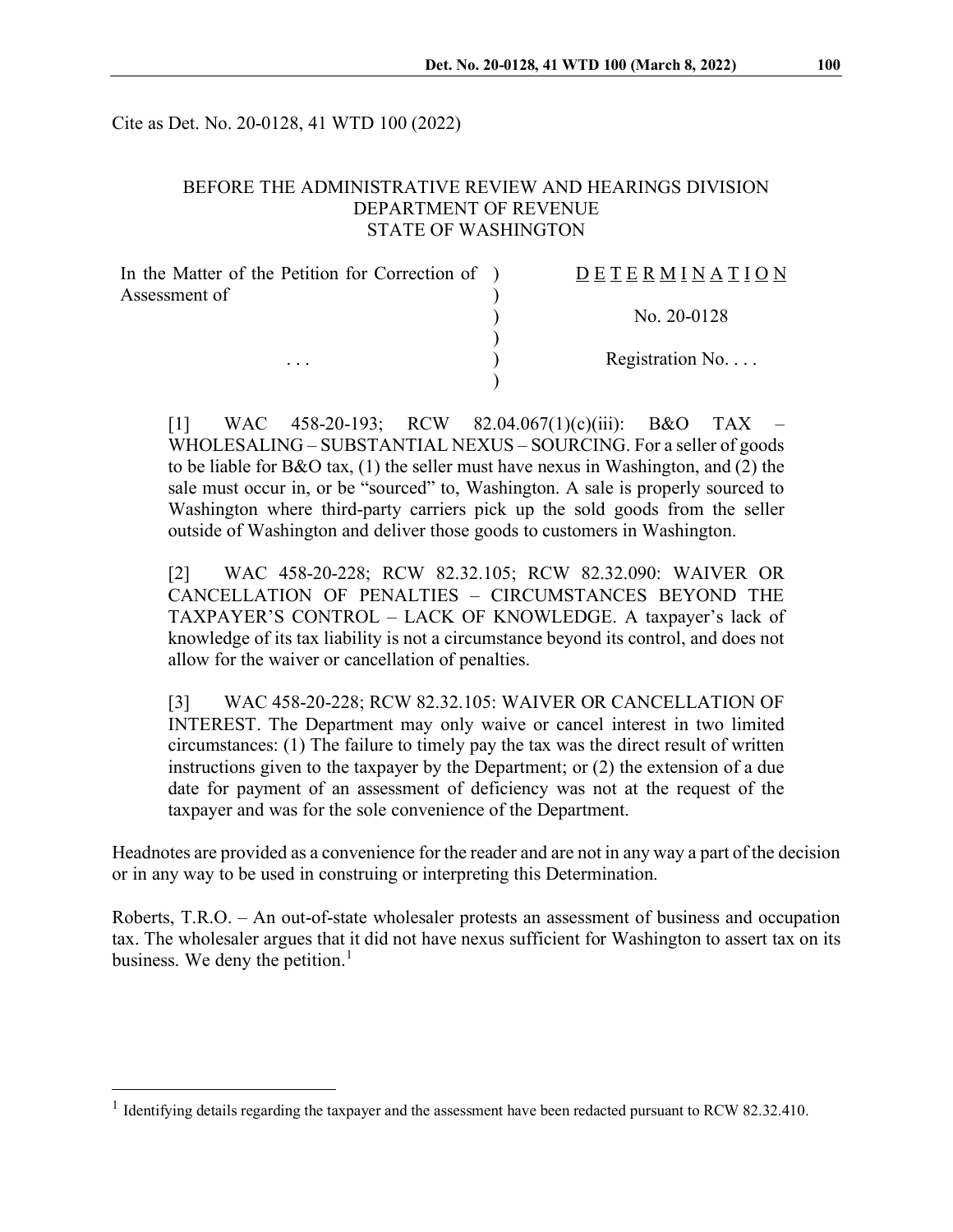#### ISSUES

- 1. Whether, under RCW 82.04.067(1)(c)(iii) and WAC 458-20-193(104) ("Rule 193(104)"), Taxpayer met the economic threshold for substantial nexus with Washington where thirdparty carriers picked up the sold goods from Taxpayer outside of Washington and delivered those goods to customers in Washington.
- 2. Whether, under RCW 82.32.105 and WAC 458-20-228 ("Rule 228"), Taxpayer demonstrated any circumstance entitling it to a waiver or cancellation of penalties.
- 3. Whether, under RCW 82.32.105 and Rule 228, Taxpayer demonstrated any circumstance entitling it to a waiver or cancellation of interest.

# FINDINGS OF FACT

. . . ("Taxpayer"), is a wholesaler of [tangible personal property] and is headquartered [out of state]. Taxpayer sells its goods to third-party wholesalers in Washington.

In 2018, the Department of Revenue's Compliance Division ("Compliance") conducted an investigation of Taxpayer's business activities in Washington, and mailed a Washington State Business Activities Questionnaire to Taxpayer. Based upon Taxpayer's completed Questionnaire . . . , Compliance determined that Taxpayer had exceeded the economic nexus thresholds for wholesaling in the year 2017.

In April 2019, Compliance notified Taxpayer that it was under audit for the period of January 1, 2017, through December 31, 2018 ("Tax Period"), and asked Taxpayer to complete a business license application and a sales data form, which requested revenue figures for the period of January 1, 2017, through December 31, 2018.

On May 15, 2019, Taxpayer submitted a completed business license application to Compliance and became registered to do business in Washington. Taxpayer also provided the completed sales data form, which indicated that Taxpayer made total gross wholesale income attributable to Washington in the amounts of \$ . . . in 2017 and \$ . . . in 2018.

Thus, Compliance determined that Taxpayer had met economic nexus thresholds for wholesaling business and occupation ("B&O") tax during the Tax Period because (1) Taxpayer made sales and delivered goods via common carrier to retailers in Washington for resale; and (2) Taxpayer exceeded the gross receipts threshold for wholesaling.

On July 10, 2019, Compliance completed its audit and issued a tax assessment against Taxpayer in the amount of  $\$\dots$  for wholesaling B&O tax, penalties, and interest due.<sup>[2](#page-1-0)</sup>

On August 6, 2019, Taxpayer submitted a Review Petition with the Department, contesting the entirety of the assessment. Taxpayer asserts that the sales data previously submitted to Compliance

<span id="page-1-0"></span><sup>&</sup>lt;sup>2</sup> The \$ . . . tax assessment is composed of \$ . . . in wholesaling B&O tax, an \$ . . . delinquency penalty, a \$ . . . assessment penalty, a \$ . . . unregistered business penalty, and \$ . . .in interest.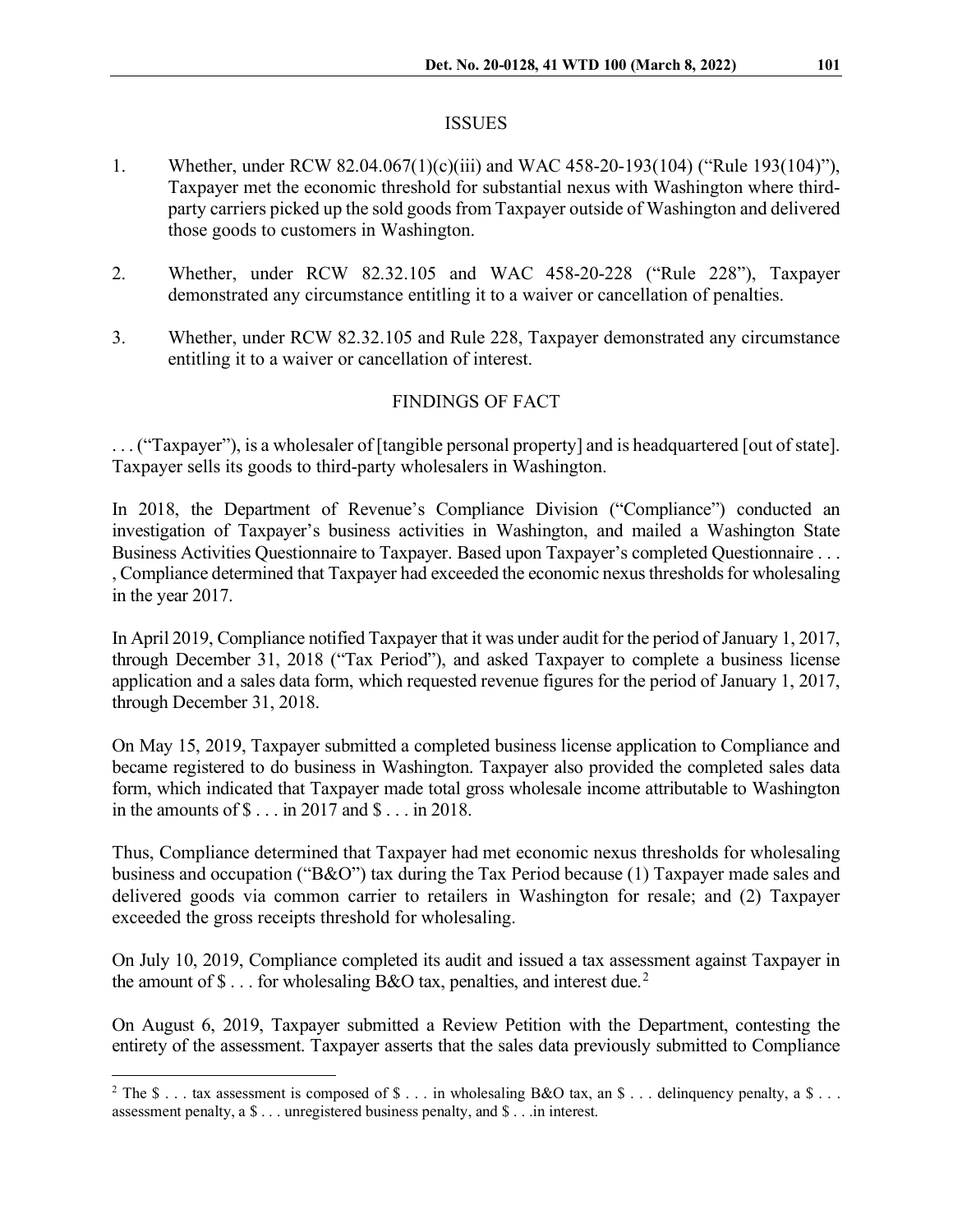included "gross amounts . . . purely based on goods shipped to WA State regardless of the sales arrangement with customers or shipping/freight terms." *Petition*, p. 1. Taxpayer alleges that because of these different sales arrangements, certain sales should not be sourced to Washington and that Taxpayer's gross revenue attributable to Washington should thereby be reduced to below the economic nexus thresholds for the Tax Period.

Specifically, Taxpayer identifies three different sales arrangements under which the ownership of the sold goods should be deemed transferred at an out-of-state warehouse and thus not be considered a Washington sale:

- 1. **"Pick Up" Sales Arrangements:** Taxpayer describes these arrangements as "[Free on Board ("FOB") shipping] paid by customers and customers [who] pick up goods from each of Taxpayer's [out-of-state] warehouses. Because customers use third party common carriers, [Taxpayer] indicates delivery location in WA State only for information purposes." *Petition*, p. 2.
- 2. **"Third Party" Sales Arrangements:** Taxpayer describes these arrangements as "Goods shipped from [Taxpayer's out-of-state] warehouses under which shipping & freight costs is directly charged to customers' account with third-party carriers designated by customers, and goods are delivered to a WA State location under the customers' delivery instructions." *Id*.
- 3. **"Collect" Sales Arrangements:** Taxpayer describes these arrangements as "[C]ustomers paid all shipping & freight costs and goods are delivered to WA State locations specifically designated and instructed by the customers . . . . [A]ll sales negotiation, price decision, and sales terms were set by [the customer's and Taxpayer's out-of-state offices]. Only goods are delivered to a WA distribution center designated by [customer's] delivery instruction." *Id*.

# ANALYSIS

## 1. Economic Threshold for Substantial Nexus

Washington imposes a B&O tax on "every person that has a substantial nexus" with Washington "for the act or privilege of engaging in business" in this state. RCW 82.04.220(1). "[T]he legislative purpose behind the B&O tax scheme is to tax virtually all business activity in the state." *Impecoven v. Dep't of Revenue*, 120 Wn.2d 357, 363, 841 P.2d 752 (1992); *see also Time Oil Co. v. State*, 79 Wn.2d 143, 146, 483 P.2d 628 (1971). Thus, in general, all business activity is subject to B&O tax unless some specific exemption applies. The applicable B&O tax rate is determined by a taxpayer's specific business activity. *See generally* Chapter 82.04 RCW.

Here, Taxpayer does not dispute that, to the extent its sales of electronic home appliances are taxable in Washington, such sales are properly classified under the Wholesaling B&O Tax Classification pursuant to RCW 82.04.270. Rather, Taxpayer challenges whether it established the substantial nexus with Washington required in order to be subject to the wholesaling B&O tax.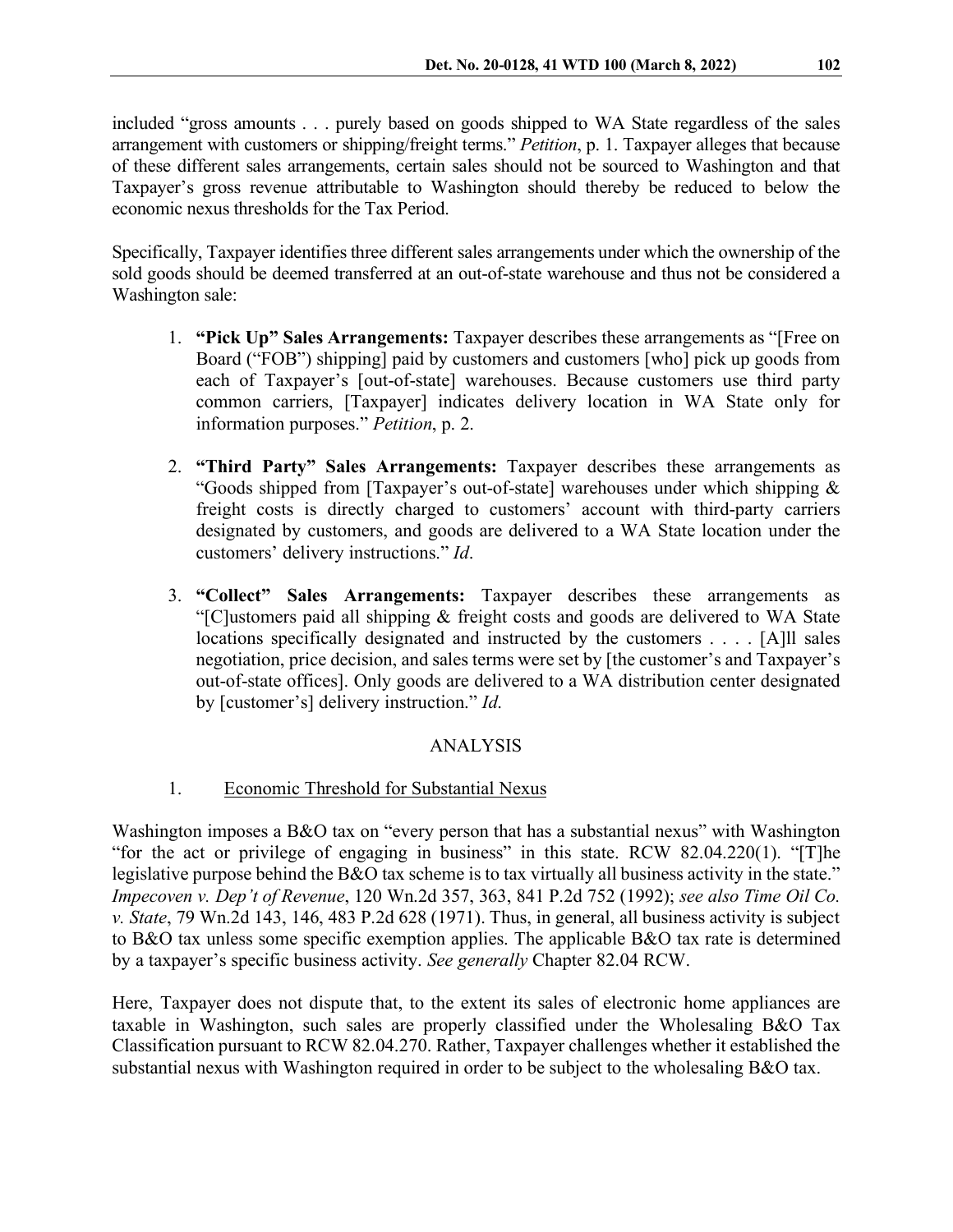Rule 193 provides, "In general, Washington imposes its B&O [tax] on the sales of tangible personal property if the seller has nexus in Washington and the sale occurs in Washington." Specific to wholesale sales, Rule 193(103)(b) states that "[a] person that makes wholesale sales of tangible personal property and has nexus with Washington . . . is subject to B&O tax on that person's wholesale sales **sourced** to Washington." (Emphasis added.) Thus, Rule 193 makes clear that for a particular seller of goods to be liable for B&O tax, (1) the seller must have nexus in Washington, and (2) the sale must occur in, or be "sourced" to, Washington.

RCW 82.04.067 provides that an out-of-state wholesaler establishes substantial nexus with Washington based on its economic presence where the wholesaler's receipts from sales in Washington exceed a specified threshold in the current or immediately preceding calendar year. [RCW 82.04.067(4)(c) (economic nexus thresholds apply to "persons taxable under RCW 82.04.0270" (wholesalers));] RCW 82.04.067(1)(c)(iii). Pursuant to RCW 82.04.067(5), the Department is required to annually review and adjust the economic threshold to reflect inflation. For the years at issue here, the economic thresholds for an out-of-state business are \$267,000 for the year 2017 and \$285,000 for the year 2018. ETA 3195.2018.

Washington defines "sale" as "any transfer of the ownership of, title to, or **possession of property** for a valuable consideration . . . ." RCW 82.04.040(1) (emphasis added). WAC 458-20-103 (Rule 103) further defines the place of sale:

For the purpose of determining tax liability of persons selling tangible personal property, a sale takes place in this state when the goods sold are delivered to the buyer in this state, **irrespective of whether title to the goods passes to the buyer at a point within or without this state.**

Rule 103 (emphasis added).

A taxpayer with substantial nexus in Washington is subject to B&O tax on wholesale sales "sourced" to Washington. Rule 193(103)(b). [Gross proceeds from wholesale sales taxed under RCW 82.04.270 are sourced according to RCW 82.32.730. RCW 82.04.067(4)(c).] RCW 82.32.730(1) provides two general rules for "sourcing" sales. First, when tangible personal property "is **received** by the purchaser at a business location of the seller, the sale is sourced to that business location." RCW 82.32.730(1)(a) (emphasis added). *See also* Rule 193(203)(a). Second, when tangible personal property "is not **received** by the purchaser at a business location of the seller, the sale is sourced to the location where receipt by the purchaser . . . occurs." RCW 82.32.730(1)(b) (emphasis added). *See also* Rule 193(203)(b).

RCW 82.32.730(9)(f) defines "receive" or "receipt" as "taking possession of tangible personal property." Rule 193(202)(a) defines those terms further as meaning "the purchaser first either taking physical possession of, or having dominion and control over, tangible personal property." RCW 82.32.730(9)(f) specifically states that receipt **does not** include "possession by a shipping company on behalf of the purchaser." *See also* Rule 193(202)(b)(i); Det. No. 15-0281, 36 WTD 28 (2017). According to Rule 193(202)(b)(ii), a shipping company is defined as a "separate legal entity that ships, transports, or delivers tangible personal property on behalf of another, such as a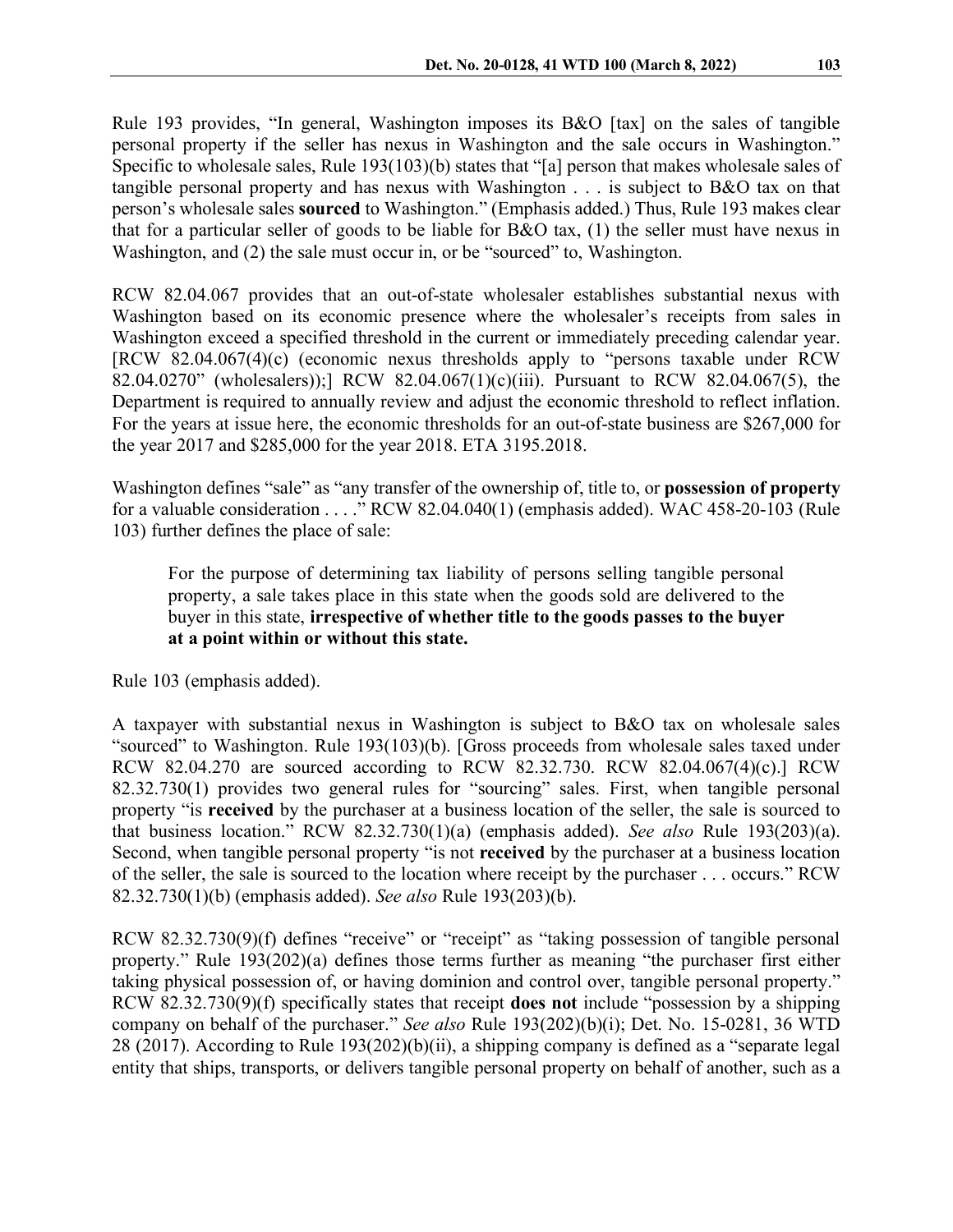common carrier, contract carrier, or private carrier either affiliated or unaffiliated with the seller or purchaser."

Rule 193(203)(a) contains two relevant examples, as follows:

**Example 3.** An out-of-state purchaser sends its own trucks to Washington to receive goods at a Washington-based seller and to immediately transport the goods to the purchaser's out-of-state location. The sale occurs in Washington because the purchaser receives the goods in Washington. The sale is subject to B&O and retail sales tax.

**Example 4.** The same purchaser in Example 3 uses a wholly owned affiliated shipping company (a legal entity separate from the purchaser) to pick up the goods in Washington and deliver them to the purchaser's out-of-state location. Because "receive" and "receipt" do not include possession by the shipping company, the purchaser receives the goods when the goods arrive at the purchaser's out-of-state location and not when the shipping company takes possession of the goods in Washington. The sale is not subject to B&O tax or retail sales tax.

Here, Compliance found that Taxpayer had receipts attributed to Washington that were significantly higher than the economic thresholds, and, thus, Taxpayer established substantial nexus in Washington pursuant to the economic threshold under RCW 82.04.067(1)(c)(iii). However, Taxpayer argues its sales and delivery arrangements with Washington customers exclude the majority of sales from being sourced to Washington, and that the remaining sales correctly sourced to Washington are insufficient to trigger substantial economic nexus.

In each of Taxpayer's three described sales arrangements ("Pick Up," "Third Party," and "Collect"), Taxpayer indicates that it was a third-party common carrier that picked up the customer's purchased goods at Taxpayer's out-of-state location and delivered it to the customer in Washington. As such, the customers could not have "received" the goods at Taxpayer's out-ofstate location. Instead, the goods were received at the customers' locations in Washington. This is consistent with Example 4 in Rule 193(203)(a), in which an affiliated shipping company picked up goods at the seller's location in Washington and delivered them out of state, and instead of "receipt" occurring in Washington where the shipping company picked up the goods, "receipt" occurred out-of-state, where delivery to the customer occurred.

While in both the "Pick Up" and "Third Party" sales arrangements, Taxpayer argues that ownership of the goods was transferred from Taxpayer to the customer at the time the "third-party common carrier" picked up the goods at Taxpayer's out-of-state locations, this fact is irrelevant to where the goods are "received" for taxation purposes. *See* Rule 103; Det. No. 14-0383, 34 WTD 265 (2015) ("However, where legal title to goods passes is not determinative of whether delivery has occurred in Washington under Rule 193."); *see also* Rule 193(203)(b)(iii) ("Commercial law delivery terms, and the Uniform Commercial Code's provisions defining sale or where risk of loss passes, do not determine where the place of receipt occurs."); *Lamtec Corp. v. Dept. of Revenue,*  151 Wn. App. 451, 460, 215 P.2d 968 (2009), *aff'd,* 170 Wn.2d 838, 346 P.3d 788 (2011) (holding that "the UCC provisions regarding ownership or the passage of title of goods do not determine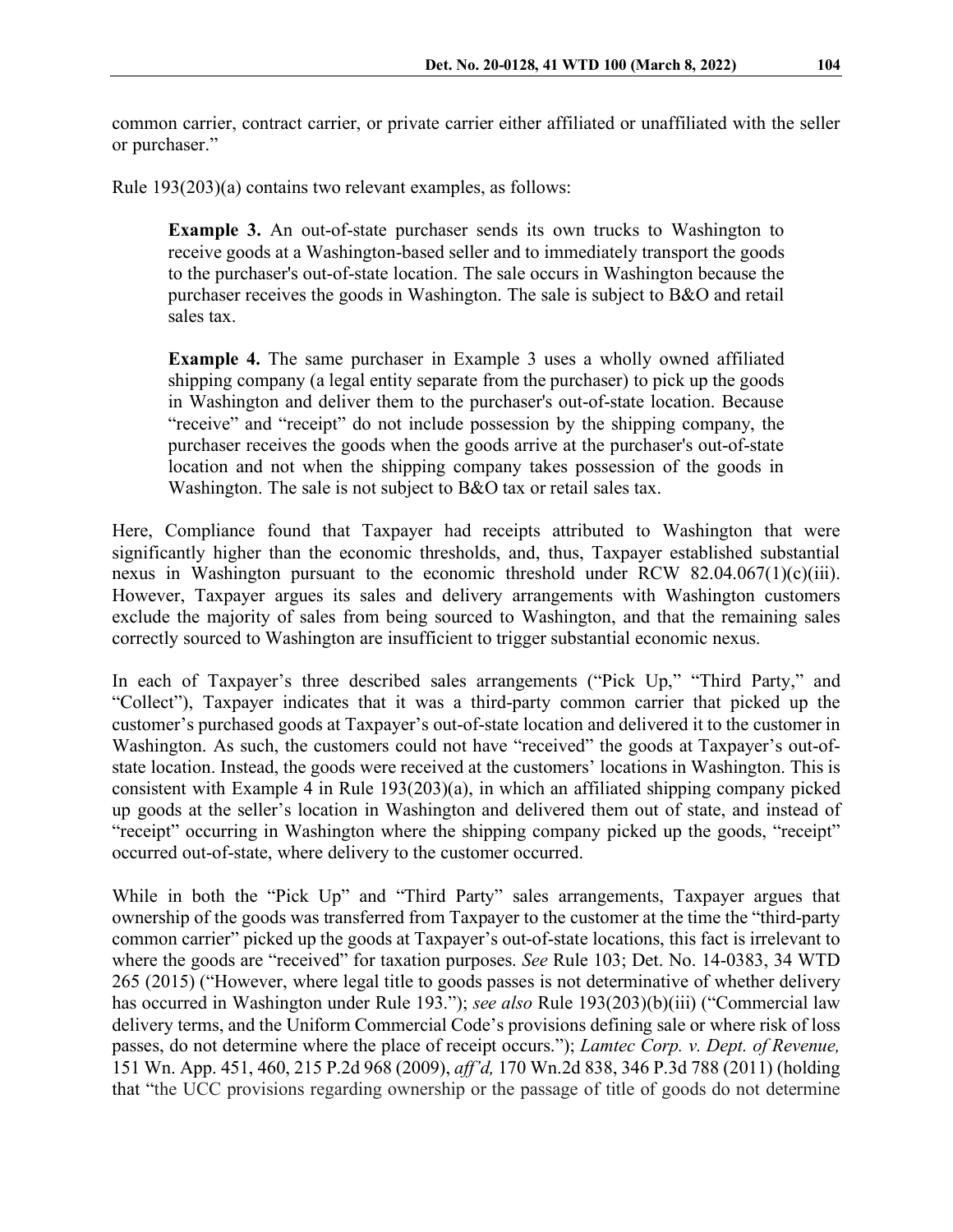whether Washington's B&O tax applies"). Simply because the goods are shipped FOB outside of Washington does not mean the goods are not received in Washington.

Taxpayer's customers took actual physical possession of the goods in Washington, regardless of whether [the goods were] delivered to them via a third-party common carrier.<sup>[[3](#page-5-0)</sup>] On this basis, we conclude that the goods at issue, based on the record before us, and consistent with Rule 103 and Rule 193, were received at locations in Washington. Accordingly, the sales were properly sourced to Washington.

# 2. Waiver of Penalties

### *Legal Basis for Imposition of Penalties*

RCW 82.32.090(1) requires the Department to impose the delinquent penalty for the late payment of taxes as follows:

|                        | If payment is not received by Then the Department must assess a total     |
|------------------------|---------------------------------------------------------------------------|
| the $\ldots$           | delinquent penalty of $\dots$                                             |
| Due date               | 9% penalty on the amount of the tax                                       |
|                        | Last day of the month $\frac{19\%}{2}$ penalty on the amount of the tax   |
| following the due date |                                                                           |
|                        | Last day of the second month $\vert$ 29% penalty on the amount of the tax |
| following the due date |                                                                           |

In addition, pursuant to RCW 82.32.090(2), if the Department concludes that any tax has been substantially underpaid, there is assessed an assessment penalty of 5% of the amount of the tax determined to be due. *Substantially underpaid* means that (1) the taxpayer has paid less than 80% of the amount of tax determined by the Department to be due for all taxes included in the Department's examination, and (2) the amount of underpayment is at least one thousand dollars. *Id.*

Further, if the Department finds that a business has engaged in any taxable activity without first obtaining a registration certificate from the Department under RCW 82.32.030, the Department must impose an unregistered business penalty of 5% of the amount of tax due from that business for the period that the business was not properly registered. RCW 82.32.090(4).

Taxpayer did not pay the tax liabilities that arose from its Washington business activities, beginning January 1, 2017, through December 31, 2018, because it was unaware of its reporting responsibilities. Since Taxpayer did not pay its tax liabilities when they arose, the Department was obligated to assess delinquent<sup>[4](#page-5-1)</sup> and assessment<sup>[5](#page-5-2)</sup> penalties on this liability. Because Taxpayer had

<span id="page-5-0"></span><sup>3</sup> [Taxpayer did not provide any evidence that showed its customers took dominion and control of the goods outside of Washington before taking physical possession.]

<span id="page-5-1"></span><sup>&</sup>lt;sup>4</sup> The Department assessed a 29% delinquent penalty on Taxpayer's tax liability.

<span id="page-5-2"></span><sup>&</sup>lt;sup>5</sup> Since Taxpayer failed to pay any portion of the tax liability when it became due, and the amount of the underpayment was over \$1,000, Taxpayer substantially underpaid the tax liability.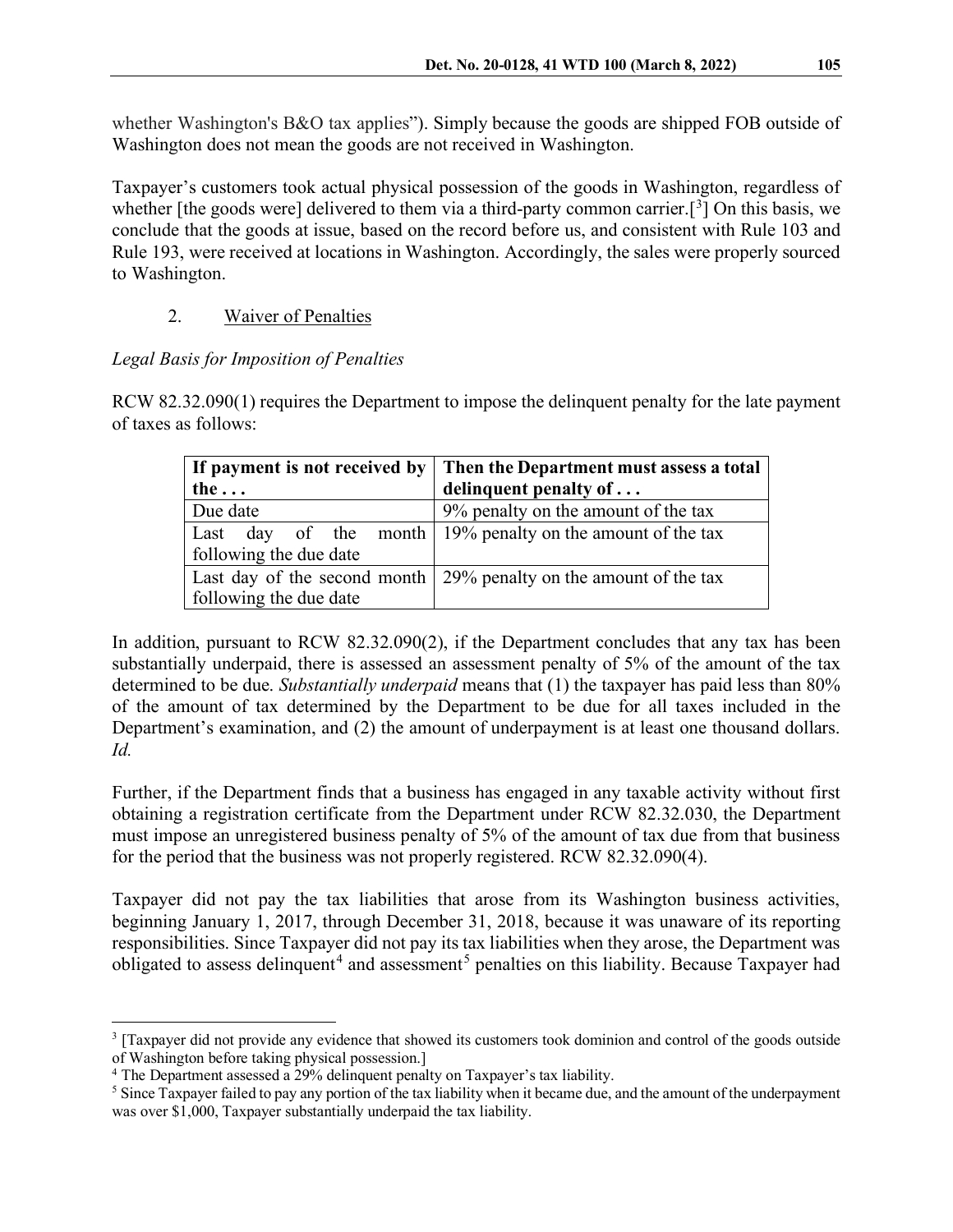not voluntarily registered the business prior to being contacted by the Department to do so in April 2019, the Department was obligated to assess the unregistered business penalty.

## *Legal Basis for Waiver of Penalties*

The Department has limited authority to waive or cancel penalties. RCW 82.32.105. With regard to the penalties at issue here, the Department may cancel the penalties where the act leading to the imposition of the penalties, i.e., delinquent payment, failure to register business, etc., are "the result of circumstances beyond the control of the taxpayer." RCW 82.32.105(1); RCW 82.32.090(2). Rule 228(9)(a)(ii) explains that "[c]ircumstances beyond the control of the taxpayer are generally those which are immediate, unexpected, or in the nature of an emergency. Such circumstances result in the taxpayer not having reasonable time or opportunity to obtain an extension of the due date or otherwise timely file and pay." The circumstances must directly cause the act leading to the imposition of the penalties. *Id*.

Rule  $228(9)(a)(ii)$  lists examples of circumstances that are generally considered to be sufficiently beyond a taxpayer's control such as to cancel penalties. Such circumstances include erroneous written information from the Department; emergency circumstances around the time of the due date, such as the death or serious illness of the taxpayer; destruction of the business or records by fire or other casualty; or an act of fraud or conversion by the taxpayer's employee, which the taxpayer could not immediately detect or prevent. *Id*.

Rule 228(9)(a)(iii) also lists examples of situations that are generally *not* considered beyond the control of a taxpayer. These include financial hardship; a misunderstanding or lack of knowledge of a tax liability; or mistakes or misconduct on the part of employees or other persons contracted with the taxpayer. *Id*.

The second basis for waiving penalties is only available in the case of a delinquent penalty under RCW 82.32.090(1). In such a case, RCW 82.32.105(2) requires the Department to waive or cancel the delinquent penalty upon request if the taxpayer has a 24-month record of timely filing and payment. Specifically, the Department must grant a taxpayer's request for waiver of such a delinquent penalty if "[t]he taxpayer has timely filed and remitted payment on all tax returns due for that tax program for a period of twenty-four months immediately preceding the period covered by the return for which the waiver is being requested." RCW 82.32.105(2)(b). *See also* WAC 458-  $20 - 228(9)(b)$ .

However, the Department only applies the above waiver to the following situation:

**If a taxpayer has obtained a tax registration endorsement with the department prior to engaging in business within the state** and has engaged in business activities for a period less than twenty-four months, the taxpayer is eligible for the waiver if the taxpayer had no delinquent tax returns for periods prior to the period covered by the return for which the waiver is being requested. . . . This is the only situation under which the department will consider a waiver when the taxpayer has not timely filed and paid tax returns covering an immediately preceding twentyfour month period.